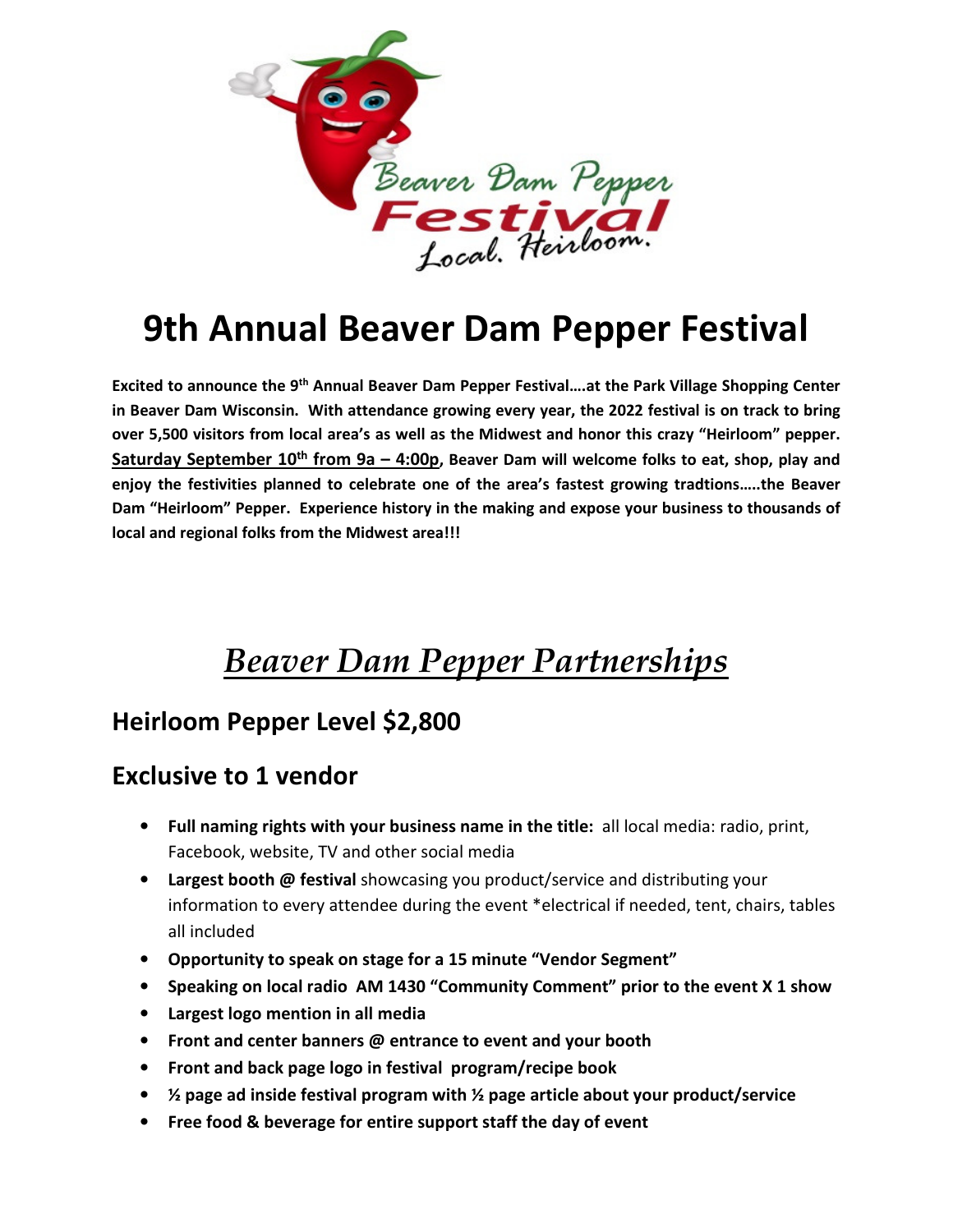## Red Hot Pepper Level \$2,000

#### Limited to 2 vendors

- Mention in all local media: radio, print, Facebook, website, TV and other social media
- Prime booth space located near beverage and food area \*\*electrical if needed, tent, chairs, tables all included
- Opportunity to speak on stage for 5 minutes "Vendor Segment"
- 1 banner @ your booth
- ¼ page ad inside festival program/recipe book with ¼ page article about your product/service
- Free food and beverage for 4 support staff the day of event



#### Sweet & Spicy Pepper Level \$1,000

#### Limited to 4 Vendors

- Mention in all local media: radio, print, Facebook, website, TV and other social media
- Booth space \*\*electrical if needed, tent, chairs, tables all included
- 1 banner @ your booth
- ¼ page ad inside program/recipe book
- Free food and beverage for 3 support staff the day of event